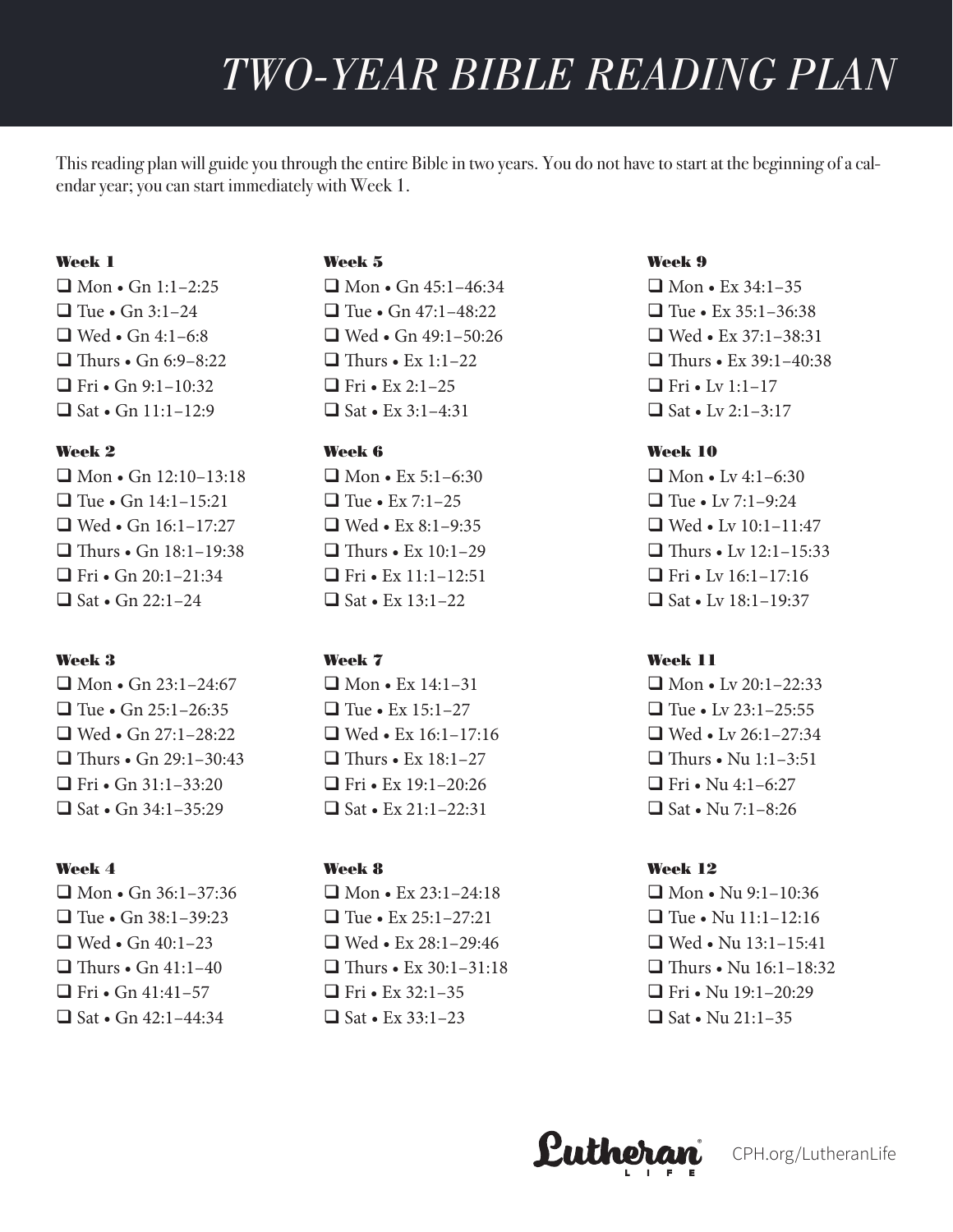#### Week 13

 $\Box$  Mon • Nu 22:1–25:18  $\Box$  Tue • Nu 26:1–27:23  $\Box$  Wed • Nu 28:1–30:16  $\Box$  Thurs • Nu 31:1–54  $\Box$  Fri • Nu 32:1–34:29  $\Box$  Sat • Nu 35:1–36:13

## Week 14

 $\Box$  Mon • Dt 1:1-46  $\Box$  Tue • Dt 2:1–37  $\Box$  Wed • Dt 3:1–29  $\Box$  Thurs • Dt 4:1–49  $\Box$  Fri • Dt 5:1–33  $\Box$  Sat • Dt 6:1–25

#### Week 15

 $\Box$  Mon • Dt 7:1–26  $\Box$  Tue • Dt 8:1–20  $\Box$  Wed • Dt 9:1–10:22  $\Box$  Thurs • Dt 11:1–12:32  $\Box$  Fri • Dt 13:1–18  $\Box$  Sat • Dt 14:1–15:23

## Week 16

 $\Box$  Mon • Dt 16:1–17:20  $\Box$  Tue • Dt 18:1–19:21  $\Box$  Wed • Dt 20:1-21:23  $\Box$  Thurs • Dt 22:1–23:25  $\Box$  Fri • Dt 24:1–22  $\Box$  Sat • Dt 25:1-26:19

#### Week 17

 $\Box$  Mon • Dt 27:1–26  $\Box$  Tue • Dt 28:1–68  $\Box$  Wed • Dt 29:1–29  $\Box$  Thurs • Dt 30:1–20  $\Box$  Fri • Dt 31:1–29  $\Box$  Sat • Dt 31:30–32:52

### Week 18

 $\Box$  Mon • Dt 33:1–29  $\Box$  Tue • Dt 34:1-12  $\Box$  Wed • Jsh 1:1-18  $\Box$  Thurs • Jsh 2:1–3:17 **T** Fri • Jsh 4:1–5:12  $\Box$  Sat • Ish 5:13–7:26

## Week 19

 $\Box$  Mon • Jsh 8:1-9:27  $\Box$  Tue • Jsh 10:1-43  $\Box$  Wed • Jsh 11:1–12:24  $\Box$  Thurs • Jsh 13:1–15:63  $\Box$  Fri • Jsh 16:1-17:18  $\Box$  Sat • Jsh 18:1-19:51

## Week 20

 $\Box$  Mon • Jsh 20:1–21:45  $\Box$  Tues • Ish 22:1–34  $\Box$  Wed • Jsh 23:1-16  $\Box$  Thurs • Jsh 24:1–33  $\Box$  Fri • Jgs 1:1–36  $\Box$  Sat • Jgs 2:1–23

# Week 21

 $\Box$  Mon • Jgs 3:1–31  $\Box$  Tue • Jgs 4:1–5:31  $\Box$  Wed • Jgs 6:1–8:35  $\Box$  Thurs • Jgs 9:1–10:18  $\Box$  Fri • Jgs 11:1–12:15  $\Box$  Sat • Jgs 13:1–16:31

# Week 22

 $\Box$  Mon • Jgs 17:1–18:31  $\Box$  Tue • Jgs 19:1–20:48  $\Box$  Wed • Jgs 21:1–25  $\Box$  Thurs • Ru 1:1–2:23  $\Box$  Fri • Ru 3:1-4:22  $\Box$  Sat • 1Sm 1:1–28

### Week 23

 $\Box$  Mon • 1Sm 2:1–36  $\Box$  Tue • 1Sm 3:1–21  $\Box$  Wed • 1Sm 4:1–22  $\Box$  Thurs • 1Sm 5:1–7:2  $\Box$  Fri • 1Sm 7:3–17  $\Box$  Sat • 1Sm 8:1–22

### Week 24

 $\Box$  Mon • 1Sm 9:1-10:27  $\Box$  Tue • 1Sm 11:1–15  $\Box$  Wed • 1Sm 12:1–25  $\Box$  Thurs • 1Sm 13:1–23  $\Box$  Fri • 1Sm 14:1–52  $\Box$  Sat • 1Sm 15:1–35

# Week 25

 $\Box$  Mon • 1Sm 16:1–23  $\Box$  Tue • 1Sm 17:1–58  $\Box$  Wed • 1Sm 18:1-19:24  $\Box$  Thurs • 1Sm 20:1–21:15  $\Box$  Fri • 1Sm 22:1–23  $\Box$  Sat • 1Sm 23:1–29

# Week 26

 $\Box$  Mon • 1Sm 24:1–22  $\Box$  Tue • 1Sm 25:1–44  $\Box$  Wed • 1Sm 26:1-25  $\Box$  Thurs • 1Sm 27:1–29:11  $\Box$  Fri • 1Sm 30:1–31  $\Box$  Sat • 1Sm 31:1-13

## Week 27

 $\Box$  Mon • 2Sm 1:1–2:32  $\Box$  Tue • 2Sm 3:1–4:12  $\Box$  Wed • 2Sm 5:1–25  $\Box$  Thurs • 2Sm 6:1–23  $\Box$  Fri • 2Sm 7:1–29  $\Box$  Sat • 2Sm 8:1–10:19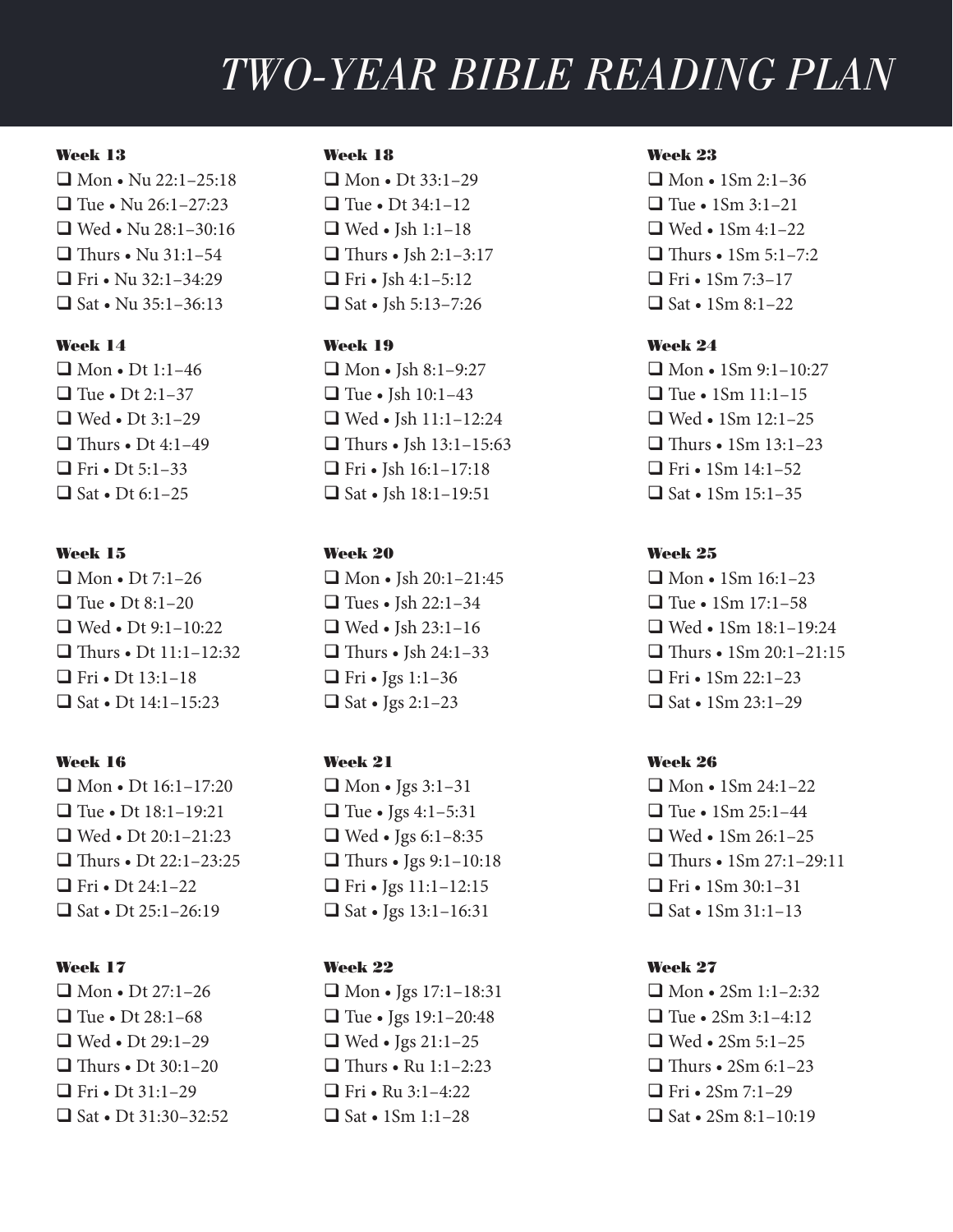#### Week 28

 $\Box$  Mon • 2Sm 11:1–12:31  $\Box$  Tues • 2Sm 13:1–14:24  $\Box$  Wed • 2Sm 14:25–16:23  $\Box$  Thurs • 2Sm 17:1–18:33  $\Box$  Fri • 2Sm 19:1–20:26  $\Box$  Sat • 2Sm 21:1–22:51

### Week 29

 $\Box$  Mon • 2Sm 23:1–39  $\Box$  Tue • 2Sm 24:1–25  $\Box$  Wed • 1Ki 1:1-2:46  $\Box$  Thurs • 1Ki 3:1–4:34  $\Box$  Fri • 1Ki 5:1–7:51  $\Box$  Sat • 1Ki 8:1–66

#### Week 30

 $\Box$  Mon • 1Ki 9:1-10:29  $\Box$  Tue • 1Ki 11:1–43  $\Box$  Wed • 1Ki 12:1–33  $\Box$  Thurs • 1Ki 13:1–14:31  $\Box$  Fri • 1Ki 15:1–16:34  $\Box$  Sat • 1Ki 17:1–18:46

## Week 31

 $\Box$  Mon • 1Ki 19:1–21  $\Box$  Tue • 1Ki 20:1–43  $\Box$  Wed • 1Ki 21:1–22:53  $\Box$  Thurs • 2Ki 1:1–2:25  $\Box$  Fri • 2Ki 3:1-4:44  $\Box$  Sat • 2Ki 5:1–27

## Week 32

 $\Box$  Mon • 2Ki 6:1–7:20  $\Box$  Tue • 2Ki 8:1–29  $\Box$  Wed • 2Ki 9:1-10:36  $\Box$  Thurs • 2Ki 11:1–12:21  $\Box$  Fri • 2Ki 13:1-14:29  $\Box$  Sat • 2Ki 15:1–16:20

#### Week 33

 $\Box$  Mon • 2Ki 17:1–41  $\Box$  Tue • 2Ki 18:1–19:37  $\Box$  Wed • 2Ki 20:1-21  $\Box$  Thurs • 2Ki 21:1–26  $\Box$  Fri • 2Ki 22:1–23:37  $\Box$  Sat • 2Ki 24:1–25:30

#### Week 34

 $\Box$  Mon • 1Ch 1:1-4:43  $\Box$  Tue • 1Ch 5:1–8:40  $\Box$  Wed • 1Ch 9:1-12:40  $\Box$  Thurs • 1Ch 13:1–14:17  $\Box$  Fri • 1Ch 15:1-16:43  $\Box$  Sat • 1Ch 17:1–27

#### Week 35

 $\Box$  Mon • 1Ch 18:1-20:8  $\Box$  Tues • 1Ch 21:1–30  $\Box$  Wed • 1Ch 22:1-19  $\Box$  Thurs • 1Ch 23:1–27:34  $\Box$  Fri • 1Ch 28:1–21  $\Box$  Sat • 1Ch 29:1-30

# Week 36

 $\Box$  Mon • 2Ch 1:1–2:18  $\Box$  Tues • 2Ch 3:1–5:14  $\Box$  Wed • 2Ch 6:1–7:22  $\Box$  Thurs • 2Ch 8:1–9:31  $\Box$  Fri • 2Ch 10:1-11:23  $\Box$  Sat • 2Ch 12:1–16

# Week 37

 $\Box$  Mon • 2Ch 13:1-14:15  $\Box$  Tues • 2Ch 15:1–16:14  $\Box$  Wed • 2Ch 17:1–18:34  $\Box$  Thurs • 2Ch 19:1–20:37  $\Box$  Fri • 2Ch 21:1-22:12  $\Box$  Sat • 2Ch 23:1-24:27

## Week 38

 $\Box$  Mon • 2Ch 25:1–26:23  $\Box$  Tues • 2Ch 27:1–28:27  $\Box$  Wed • 2Ch 29:1–36  $\Box$  Thurs • 2Ch 30:1–31:21  $\Box$  Fri • 2Ch 32:1–33  $\Box$  Sat • 2Ch 33:1–25

## Week 39

 $\Box$  Mon • 2Ch 34:1–35:27  $\Box$  Tues • 2Ch 36:1–23  $\Box$  Wed • Ezr 1:1–2:70  $\Box$  Thurs • Ezr 3:1–4:24  $\Box$  Fri • Ezr 5:1–6:22  $\Box$  Sat • Ezr 7:1–8:36

# Week 40

 $\Box$  Mon • Ezr 9:1-10:44  $\Box$  Tues • Ne 1:1–11  $\Box$  Wed • Ne 2:1–3:32  $\Box$  Thurs • Ne 4:1–6:19  $\Box$  Fri • Ne 7:1–8:18  $\Box$  Sat • Ne 9:1–10:39

## Week 41

 $\Box$  Mon • Ne 11:1–13:31  $\Box$  Tues • Est 1:1–2:23  $\Box$  Wed • Est 3:1–4:17  $\Box$  Thurs • Est 5:1–7:10  $\Box$  Fri • Est 8:1–10:3  $\Box$  Sat • Jb 1:1–22

## Week 42

 $\Box$  Mon • Jb 2:1-3:26  $\Box$  Tues • Jb 4:1–5:27  $\Box$  Wed • Jb 6:1–7:21  $\Box$  Thurs • Jb 8:1–10:22 **T** Fri • Jb  $11:1-12:25$  $\Box$  Sat • Jb 13:1–14:22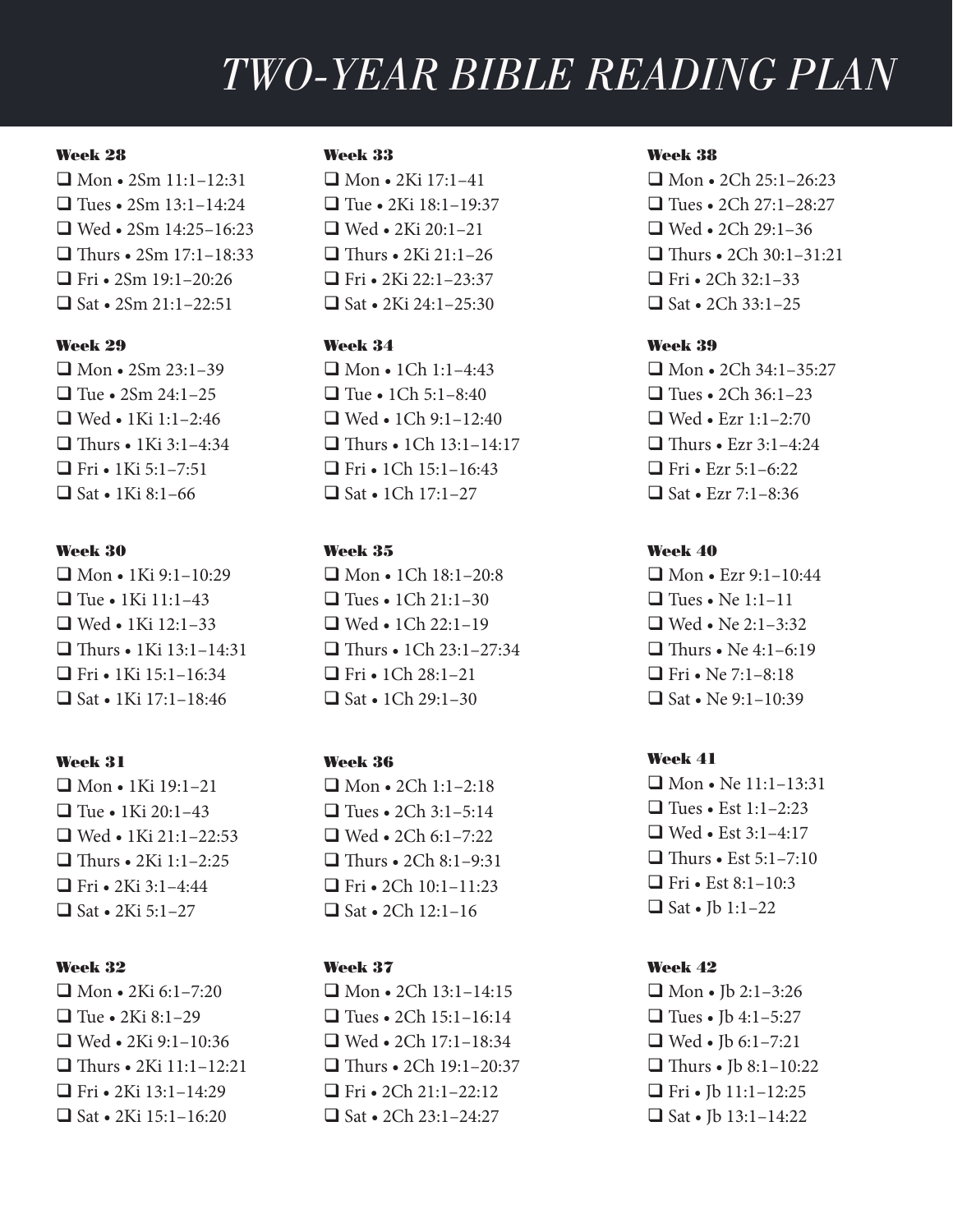#### Week 43

 $\Box$  Mon • Jb 15:1-17:16  $\Box$  Tues • Jb 18:1–19:29  $\Box$  Wed • Jb 20:1-21:34  $\Box$  Thurs • Jb 22:1–24:25 **T** Fri • Jb 25:1-28:28  $\Box$  Sat • Jb 29:1-31:40

### Week 44

 $\Box$  Mon • Ib 32:1–34:37  $\Box$  Tues • Ib 35:1–37:24  $\Box$  Wed • Jb 38:1–41:34  $\Box$  Thurs • Jb 42:1-17  $\Box$  Fri • Ps 1:1–6:10  $\Box$  Sat • Ps 7:1–11:7

#### Week 45

 $\Box$  Mon • Ps 12:1-17:15  $\Box$  Tues • Ps 18:1–22:31  $\Box$  Wed • Ps 23:1–28:9  $\Box$  Thurs • Ps 29:1–34:22  $\Box$  Fri • Ps 35:1-41:13  $\Box$  Sat • Ps 42:1–47:9

# Week 46

 $\Box$  Mon • Ps 48:1–53:6  $\Box$  Tues • Ps 54:1–60:12  $\Box$  Wed • Ps 61:1–66:20  $\Box$  Thurs • Ps 67:1–72:20 **T** Fri • Ps  $73:1 - 77:20$  $\Box$  Sat • Ps 78:1–82:8

#### Week 47

 $\Box$  Mon • Ps 83:1-89:52  $\Box$  Tues • Ps 90:1–95:11  $\Box$  Wed • Ps 96:1-101:8  $\Box$  Thurs • Ps 102:1–106:48  $\Box$  Fri • Ps 107:1-113:9  $\Box$  Sat • Ps 114:1-118:29

#### Week 48

 $\Box$  Mon • Ps 119:1–176  $\Box$  Tues • Ps 120:1-125:5  $\Box$  Wed • Ps 126:1-134:3  $\Box$  Thurs • Ps 135:1–137:9 **T** Fri • Ps  $138:1-143:12$  $\Box$  Sat • Ps 144:1–150:6

#### Week 49

 $\Box$  Mon • Pr 1:1–3:35  $\Box$  Tues • Pr 4:1–27  $\Box$  Wed • Pr 5:1–6:35  $\Box$  Thurs • Pr 7:1–27  $\Box$  Fri • Pr 8:1–36  $\Box$  Sat • Pr 9:1–18

# Week 50

 $\Box$  Mon • Pr 10:1-11:31  $\Box$  Tues • Pr 12:1–13:25  $\Box$  Wed • Pr 14:1–15:33  $\Box$  Thurs • Pr 16:1–17:28  $\Box$  Fri • Pr 18:1-19:29  $\Box$  Sat • Pr 20:1–21:31

# Week 51

 $\Box$  Mon • Pr 22:1–23:35  $\Box$  Tues • Pr 24:1–25:28  $\Box$  Wed • Pr 26:1–27:27  $\Box$  Thurs • Pr 28:1–29:27 **T** Fri • Pr 30:1–31:31  $\Box$  Sat • Ec 1:1–2:26

# Week 52

 $\Box$  Mon • Ec 3:1–4:16  $\Box$  Tues • Ec 5:1–6:12  $\Box$  Wed • Ec 7:1–8:17  $\Box$  Thurs • Ec 9:1–10:20  $\Box$  Fri • Ec 11:1-12:14  $\Box$  Sat • Sg 1:1-3:11

#### Week 53

 $\Box$  Mon • Sg 4:1–6:13  $\Box$  Tues • Sg 7:1–8:14  $\Box$  Wed • Is 1:1–2:22  $\Box$  Thurs • Is 3:1–4:6  $\Box$  Fri • Is 5:1–30  $\Box$  Sat • Is 6:1–13

#### Week 54

 $\Box$  Mon • Is 7:1–8:22  $\Box$  Tues • Is 9:1–10:34  $\Box$  Wed • Is 11:1-12:6  $\Box$  Thurs • Is 13:1–20:6  $\Box$  Fri • Is 21:1–23:18  $\Box$  Sat • Is 24:1–25:12

## Week 55

 $\Box$  Mon • Is 26:1–27:13  $\Box$  Tues • Is 28:1-29:24  $\Box$  Wed • Is 30:1–31:9  $\Box$  Thurs • Is 32:1–20  $\Box$  Fri • Is 33:1–35:10  $\Box$  Sat • Is 36:1–39:8

#### Week 56

 $\Box$  Mon • Is 40:1–41:29  $\Box$  Tues • Is 42:1–43:28  $\Box$  Wed • Is 44:1-45:25  $\Box$  Thurs • Is 46:1–47:15 **T** Fri • Is  $48:1-49:26$  $\Box$  Sat • Is 50:1-52:15

#### Week 57

 $\Box$  Mon • Is 53:1-12  $\Box$  Tues • Is 54:1–57:21  $\Box$  Wed • Is 58:1–59:21  $\Box$  Thurs • Is 60:1–62:12 **T** Fri • Is  $63:1-66:24$  $\Box$  Sat • Jer 1:1–2:37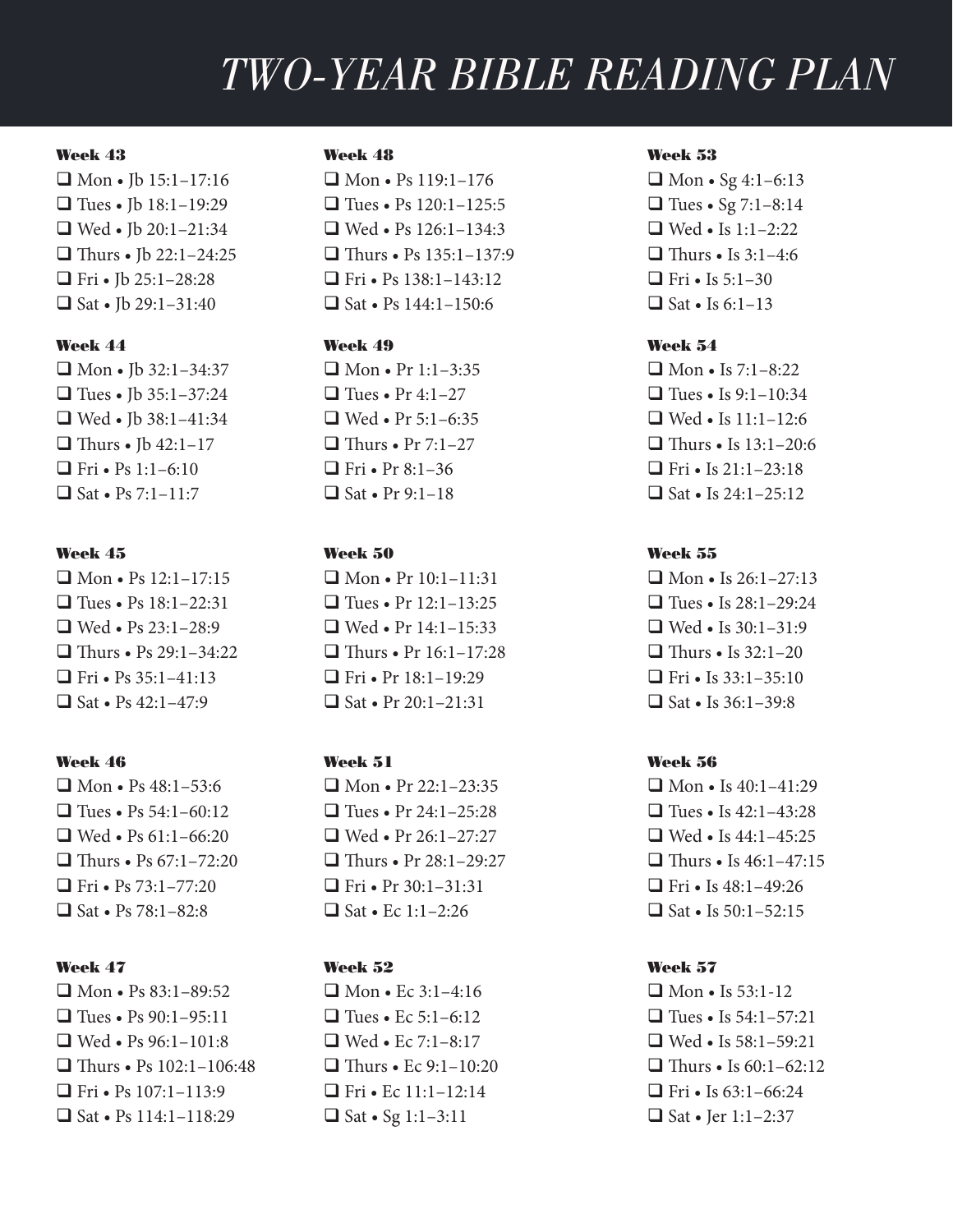#### Week 58

 $\Box$  Mon • Jer 3:1-4:31  $\Box$  Tues • Jer 5:1–6:30  $\Box$  Wed • Jer 7:1–8:22  $\Box$  Thurs • Jer 9:1–10:25  $\Box$  Fri • Jer 11:1-12:17  $\Box$  Sat • Jer 13:1–14:22

#### Week 59

 $\Box$  Mon • Jer 15:1–17:27  $\Box$  Tues • Jer 18:1-19:15  $\Box$  Wed • Jer 20:1–22:30  $\Box$  Thurs • Jer 23:1–40  $\Box$  Fri • Jer 24:1–25:38  $\Box$  Sat • Jer 26:1–28:17

#### Week 60

 $\Box$  Mon • Jer 29:1–32  $\Box$  Tues • Jer 30:1–32:44  $\Box$  Wed • Jer 33:1-26  $\Box$  Thurs • Jer 34:1–35:19 **T** Fri • Jer 36:1–37:21  $\Box$  Sat • Jer 38:1–40:16

# Week 61

 $\Box$  Mon • Jer 41:1-43:13  $\Box$  Tues • Jer 44:1–45:5  $\Box$  Wed • Jer 46:1–49:39  $\Box$  Thurs • Jer 50:1–51:64  $\Box$  Fri • Jer 52:1–34  $\Box$  Sat • Lm 1:1–22

## Week 62

 $\Box$  Mon • Lm 2:1–3:66  $\Box$  Tues • Lm 4:1–5:22  $\Box$  Wed • Ezk 1:1–2:10  $\Box$  Thurs • Ezk 3:1–5:17  $\Box$  Fri • Ezk 6:1-7:27  $\Box$  Sat • Ezk 8:1–9:11

#### Week 63

 $\Box$  Mon • Ezk 10:1–11:25  $\Box$  Tues • Ezk 12:1-13:23  $\Box$  Wed • Ezk 14:1-15:8  $\Box$  Thurs • Ezk 16:1–17:24  $\Box$  Fri • Ezk 18:1–19:14  $\Box$  Sat • Ezk 20:1–21:32

# Week 64

 $\Box$  Mon • Ezk 22:1–23:49  $\Box$  Tues • Ezk 24:1–27  $\Box$  Wed • Ezk 25:1–27:36  $\Box$  Thurs • Ezk 28:1–26  $\Box$  Fri • Ezk 29:1–32:32  $\Box$  Sat • Ezk 33:1–34:31

## Week 65

 $\Box$  Mon • Ezk 35:1–36:38  $\Box$  Tues • Ezk 37:1–39:29  $\Box$  Wed • Ezk 40:1–42:20  $\Box$  Thurs • Ezk 43:1–27  $\Box$  Fri • Ezk 44:1–31  $\Box$  Sat • Ezk 45:1–46:24

# Week 66

 $\Box$  Mon • Ezk 47:1–48:35  $\Box$  Tues • Dn 1:1–21  $\Box$  Wed • Dn 2:1–49  $\Box$  Thurs • Dn 3:1–4:37  $\Box$  Fri • Dn 5:1–31  $\Box$  Sat • Dn 6:1–28

# Week 67

 $\Box$  Mon • Dn 7:1–8:27  $\Box$  Tues • Dn 9:1–27  $\Box$  Wed • Dn 10:1-12:13  $\Box$  Thurs • Hos 1:1–2:23  $\Box$  Fri • Hos 3:1-4:19  $\Box$  Sat • Hos 5:1–6:11

## Week 68

 $\Box$  Mon • Hos 7:1–8:14  $\Box$  Tues • Hos 9:1-10:15  $\Box$  Wed • Hos 11:1–12:14  $\Box$  Thurs • Hos 13:1–16  $\Box$  Fri • Hos 14:1–9  $\Box$  Sat • Il 1:1–20

#### Week 69

 $\Box$  Mon • Jl 2:1–32  $\Box$  Tues • Il 3:1–21  $\Box$  Wed • Am 1:1–2:16  $\Box$  Thurs • Am 3:1–15  $\Box$  Fri • Am 4:1–5:27  $\Box$  Sat • Am 6:1–14

# Week 70

 $\Box$  Mon • Am 7:1–17  $\Box$  Tues • Am 8:1–14  $\Box$  Wed • Am 9:1–15  $\Box$  Thurs • Ob 1–21  $\Box$  Fri • Inh 1:1-2:10  $\Box$  Sat • Jnh 3:1-4:11

# Week 71

 $\Box$  Mon • Mi 1:1–2:13  $\Box$  Tues • Mi 3:1–4:13  $\Box$  Wed • Mi 5:1–15  $\Box$  Thurs • Mi 6:1-16  $\Box$  Fri • Mi 7:1–20  $\Box$  Sat • Na 1:1-3:19

## Week 72

 $\Box$  Mon • Hab 1:1–2:20  $\Box$  Tues • Hab 3:1–19 q Wed • Zep 1:1–2:15  $\Box$  Thurs • Zep 3:1–20 **T** Fri • Hg  $1:1-2:23$  $\Box$  Sat • Zec 1:1–2:13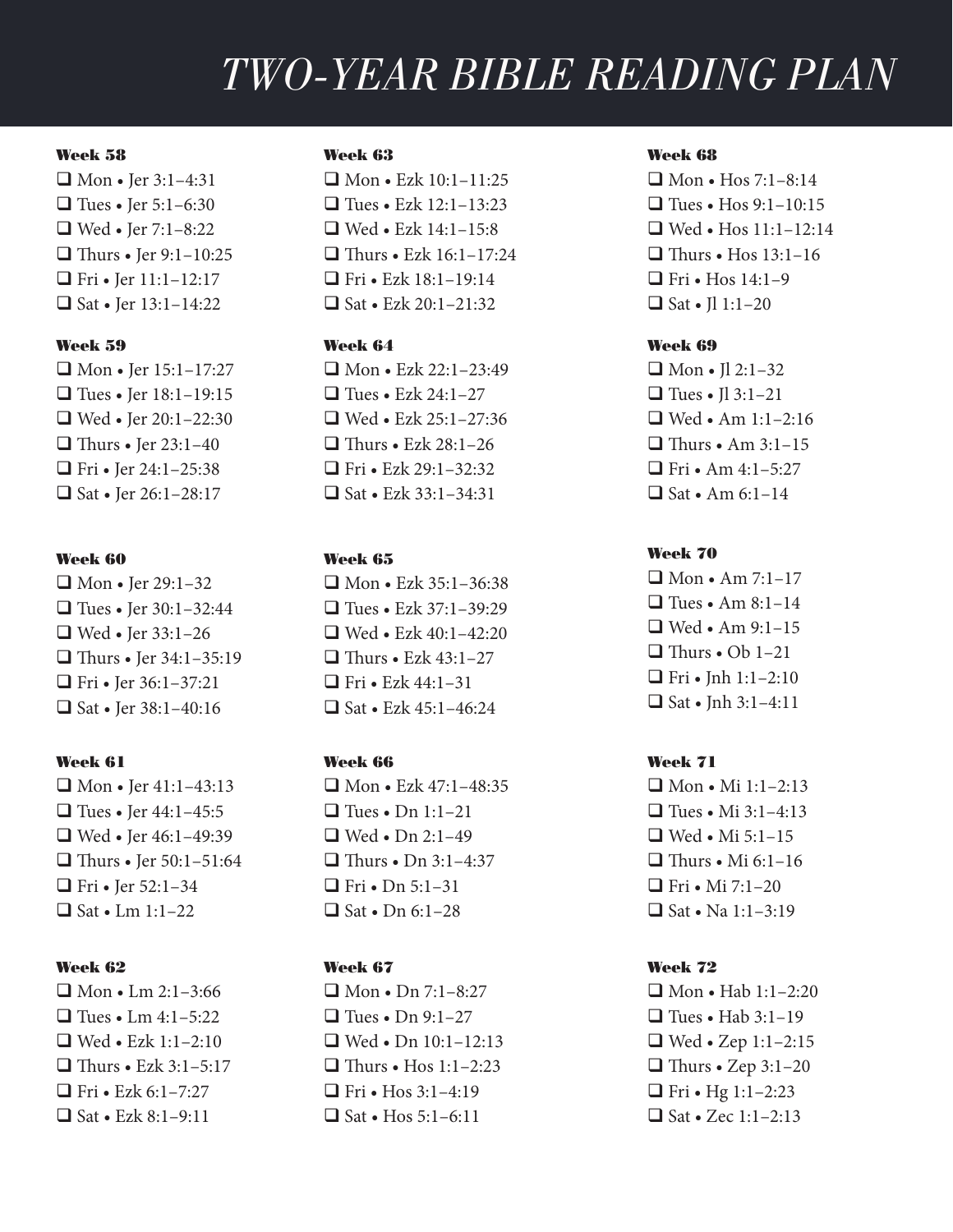#### Week 73

 $\Box$  Mon • Zec 3:1–10  $\Box$  Tues • Zec 4:1–14  $\Box$  Wed • Zec 5:1–11  $\Box$  Thurs • Zec 6:1–15  $\Box$  Fri • Zec 7:1–14  $\Box$  Sat • Zec 8:1–23

### Week 74

 $\Box$  Mon • Zec 9:1-10:12  $\Box$  Tues • Zec 11:1–12:14  $\Box$  Wed • Zec 13:1–9  $\Box$  Thurs • Zec 14:1–21  $\Box$  Fri • Mal 1:1–2:17  $\Box$  Sat • Mal 3:1–4:6

#### Week 75

 $\Box$  Mon • Mt 1:1–2:23  $\Box$  Tues • Mt 3:1–4:25  $\Box$  Wed • Mt 5:1–7:29  $\Box$  Thurs • Mt 8:1–9:38  $\Box$  Fri • Mt 10:1-11:30  $\Box$  Sat • Mt 12:1–13:58

#### Week 76

 $\Box$  Mon • Mt 14:1-15:39  $\Box$  Tues • Mt 16:1–17:27  $\Box$  Wed • Mt 18:1–19:30  $\Box$  Thurs • Mt 20:1–21:46  $\Box$  Fri • Mt 22:1–23:39  $\Box$  Sat • Mt 24:1–25:46

#### Week 77

 $\Box$  Mon • Mt 26:1-27:66  $\Box$  Tues • Mt 28:1–20  $\Box$  Wed • Mk 1:1-2:28  $\Box$  Thurs • Mk 3:1–4:41  $\Box$  Fri • Mk 5:1–6:56  $\Box$  Sat • Mk 7:1–8:38

#### Week 78

 $\Box$  Mon • Mk 9:1–50  $\Box$  Tues • Mk 10:1–52  $\Box$  Wed • Mk 11:1–33  $\Box$  Thurs • Mk 12:1–13:37  $\Box$  Fri • Mk 14:1–72  $\Box$  Sat • Mk 15:1–47

#### Week 79

 $\Box$  Mon • Mk 16:1–20  $\Box$  Tues • Lk 1:1–80  $\Box$  Wed • Lk 2:1–3:38  $\Box$  Thurs • Lk 4:1–5:39  $\Box$  Fri • Lk 6:1–49  $\Box$  Sat • Lk 7:1–8:56

## Week 80

 $\Box$  Mon • Lk 9:1–62  $\Box$  Tues • Lk 10:1–42  $\Box$  Wed • Lk 11:1-12:59  $\Box$  Thurs • Lk 13:1–35  $\Box$  Fri • Lk 14:1-35  $\Box$  Sat • Lk 15:1–16:31

#### Week 81

 $\Box$  Mon • Lk 17:1–18:43  $\Box$  Tues • Lk 19:1–20:47  $\Box$  Wed • Lk 21:1–22:71  $\Box$  Thurs • Lk 23:1–24:53  $\Box$  Fri • In 1:1–2:25  $\Box$  Sat • Jn 3:1–36

# Week 82

 $\Box$  Mon • Jn 4:1–54  $\Box$  Tues • Jn 5:1–6:71  $\Box$  Wed • Jn 7:1–8:59  $\Box$  Thurs • In 9:1-10:42 **T** Fri • Jn 11:1–12:50  $\Box$  Sat • Jn 13:1–14:31

#### Week 83

 $\Box$  Mon • In 15:1-16:33  $\Box$  Tues • In 17:1–26  $\Box$  Wed • Jn 18:1-19:42  $\Box$  Thurs • In 20:1–21:25  $\Box$  Fri • Ac 1:1–26  $\Box$  Sat • Ac 2:1–47

### Week 84

 $\Box$  Mon • Ac 3:1–4:37  $\Box$  Tues • Ac 5:1–42  $\Box$  Wed • Ac 6:1–8:40  $\Box$  Thurs • Ac 9:1–43  $\Box$  Fri • Ac 10:1–11:30  $\Box$  Sat • Ac 12:1–25

## Week 85

 $\Box$  Mon • Ac 13:1–14:28  $\Box$  Tues • Ac 15:1–35  $\Box$  Wed • Ac 15:36–16:40  $\Box$  Thurs • Ac 17:1–18:23  $\Box$  Fri • Ac 18:24–21:16  $\Box$  Sat • Ac 21:17–23:35

#### Week 86

 $\Box$  Mon • Ac 24:1–26:32  $\Box$  Tues • Ac 27:1–28:31  $\Box$  Wed •Rm 1:1–2:29  $\Box$  Thurs • Rm 3:1–4:25  $\Box$  Fri • Rm 5:1–21  $\Box$  Sat • Rm 6:1–23

#### Week 87

 $\Box$  Mon • Rm 7:1–25  $\Box$  Tues • Rm 8:1–39  $\Box$  Wed • Rm 9:1-11:36  $\Box$  Thurs • Rm 12:1–21  $\Box$  Fri • Rm 13:1–14:23  $\Box$  Sat • Rm 15:1–16:27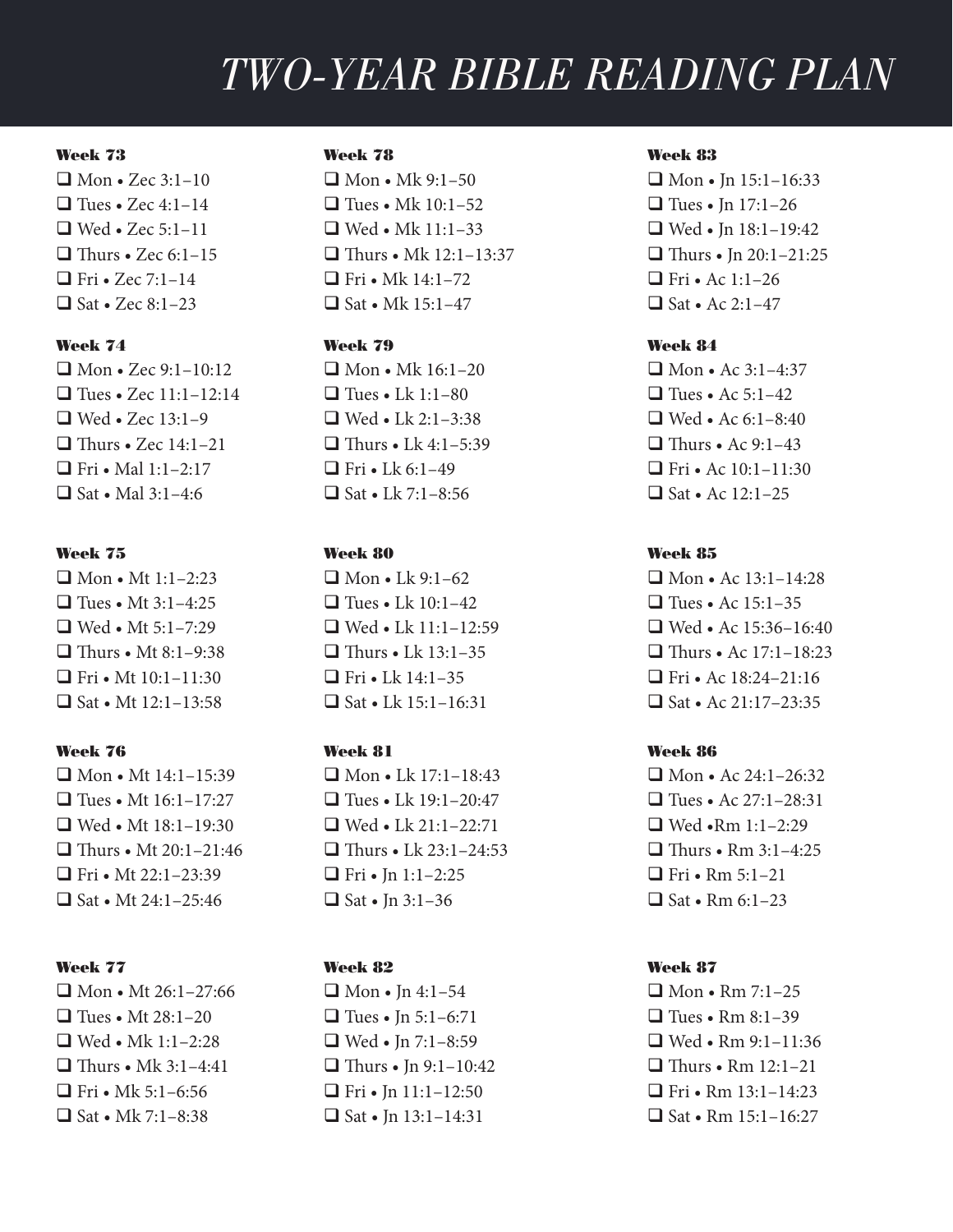#### Week 88

 $\Box$  Mon • 1Co 1:1–2:16  $\Box$  Tues • 1Co 3:1-4:21  $\Box$  Wed • 1Co 5:1–6:20  $\Box$  Thurs • 1Co 7:1–40  $\Box$  Fri • 1Co 8:1–9:27  $\Box$  Sat • 1Co 10:1–33

### Week 89

 $\Box$  Mon • 1Co 11:1-12:31  $\Box$  Tues • 1Co 13:1–14:40  $\Box$  Wed • 1Co 15:1–58  $\Box$  Thurs • 1Co 16:1–24  $\Box$  Fri • 2Co 1:1–2:17  $\Box$  Sat • 2Co 3:1-4:18

#### Week 90

 $\Box$  Mon • 2Co 5:1–21  $\Box$  Tues • 2Co 6:1–7:16  $\Box$  Wed • 2Co 8:1-9:15  $\Box$  Thurs • 2Co 10:1–11:33  $\Box$  Fri • 2Co 12:1-13:14  $\Box$  Sat • Gal 1:1–2:21

#### Week 91

 $\Box$  Mon • Gal 3:1–29  $\Box$  Tues • Gal 4:1–31  $\Box$  Wed • Gal 5:1–6:18  $\Box$  Thurs • Eph 1:1–23  $\Box$  Fri • Eph 2:1–22  $\Box$  Sat • Eph 3:1–21

## Week 92

 $\Box$  Mon • Eph 4:1-32  $\Box$  Tues • Eph 5:1–6:24  $\Box$  Wed • Php 1:1–30  $\Box$  Thurs • Php 2:1–30 **T** Fri • Php 3:1–4:1  $\Box$  Sat • Php 4:2–23

#### Week 93

 $\Box$  Mon • Col 1:1–29  $\Box$  Tues • Col 2:1–23  $\Box$  Wed • Col 3:1–4:18  $\Box$  Thurs • 1Th 1:1–10  $\Box$  Fri • 1Th 2:1–20  $\Box$  Sat • 1Th 3:1–13

## Week 94

 $\Box$  Mon • 1Th 4:1-18  $\Box$  Tues • 1Th 5:1–28  $\Box$  Wed • 2Th 1:1–12  $\Box$  Thurs • 2Th 2:1–3:18  $\Box$  Fri • 1Tm 1:1–20  $\Box$  Sat • 1Tm 2:1-15

#### Week 95

 $\Box$  Mon • 1Tm 3:1–16  $\Box$  Tues • 1Tm 4:1–16  $\Box$  Wed • 1Tm 5:1-25  $\Box$  Thurs • 1Tm 6:1–21  $\Box$  Fri • 2Tm 1:1–18  $\Box$  Sat • 2Tm 2:1–26

## Week 96

 $\Box$  Mon • 2Tm 3:1-4:22  $\Box$  Tues • Ti 1:1–16  $\Box$  Wed • Ti 2:1–15  $\Box$  Thurs • Ti 3:1–15  $\Box$  Fri • Phm 1–25  $\Box$  Sat • Heb 1:1–14

# Week 97

 $\Box$  Mon • Heb 2:1-18  $\Box$  Tues • Heb 3:1-19  $\Box$  Wed • Heb 4:1-16  $\Box$  Thurs • Heb 5:1–14  $\Box$  Fri • Heb 6:1–20  $\Box$  Sat • Heb 7:1–28

## Week 98

 $\Box$  Mon • Heb 8:1-13  $\Box$  Tues • Heb 9:1-28  $\Box$  Wed • Heb 10:1-18  $\Box$  Thurs • Heb 10:19–39  $\Box$  Fri • Heb 11:1–40  $\Box$  Sat • Heb 12:1–29

#### Week 99

 $\Box$  Mon • Heb 13:1-25  $\Box$  Tues • Jas 1:1–27  $\Box$  Wed • Jas 2:1–26  $\Box$  Thurs • Jas 3:1–18  $\Box$  Fri • Jas 4:1–17  $\Box$  Sat • Jas 5:1–20

## Week 100

 $\Box$  Mon • 1Pt 1:1-25  $\Box$  Tues • 1Pt 2:1–25  $\Box$  Wed • 1Pt 3:1–4:19  $\Box$  Thurs • 1Pt 5:1–14  $\Box$  Fri • 2Pt 1:1–2:22  $\Box$  Sat • 2Pt 3:1–18

#### Week 101

 $\Box$  Mon • 1Jn 1:1–10  $\Box$  Tues • 1Jn 2:1–27  $\Box$  Wed • 1Jn 2:28–3:24  $\Box$  Thurs • 1 Jn 4:1–21  $\Box$  Fri • 1In 5:1–21  $\Box$  Sat • 2Jn 1–13

## Week 102

 $\Box$  Mon • 3Jn 1–15  $\Box$  Tues • Jude 1–25  $\Box$  Wed • Rv 1:1–20  $\Box$  Thurs • Ry 2:1–29 **Fri** • Rv 3:1–22  $\Box$  Sat • Rv 4:1–5:14